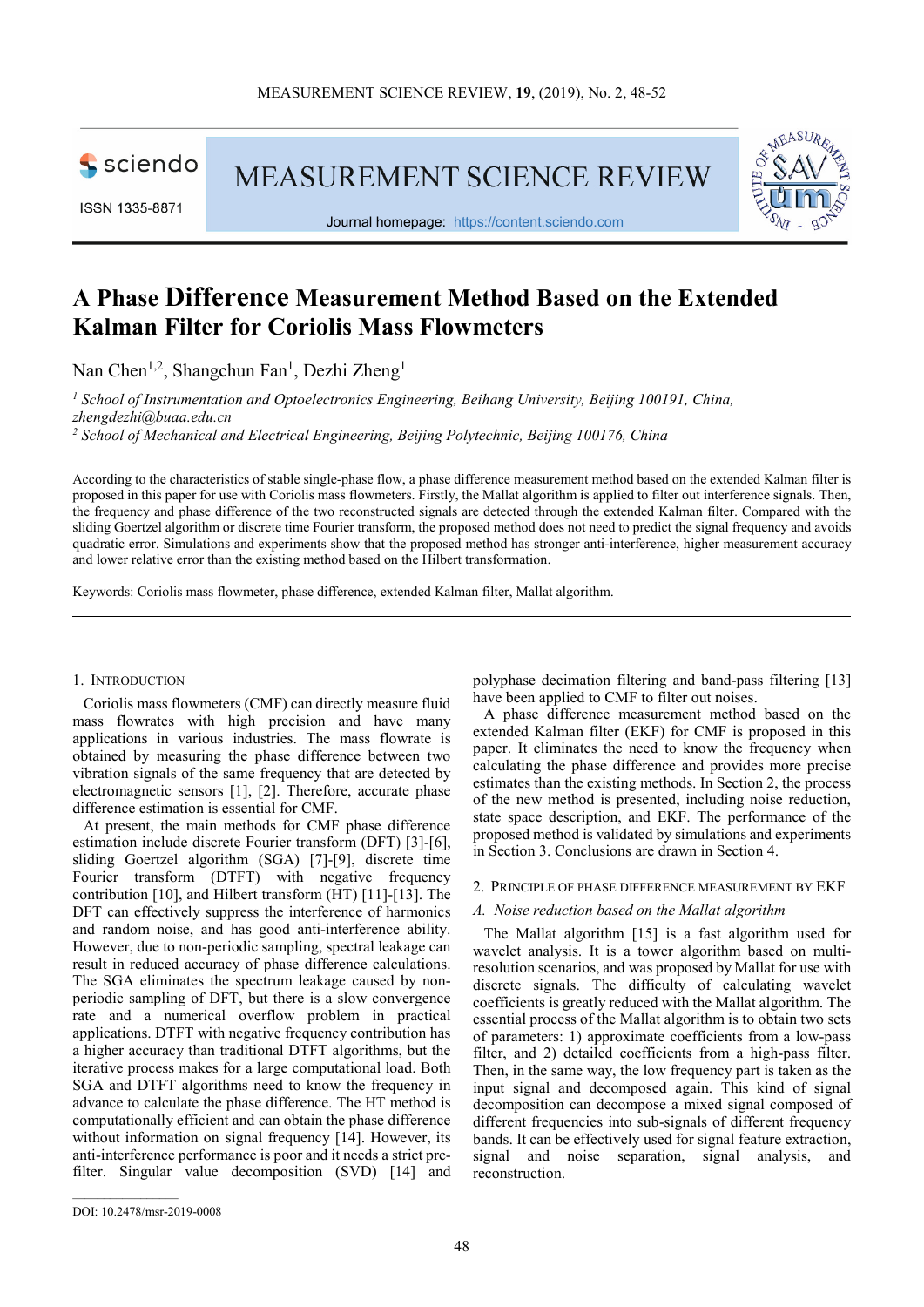According to the Mallat algorithm process, the appropriate wavelet function should be selected. The signal is decomposed layer by layer to obtain the wavelet coefficients of each layer. Then, according to a certain algorithm, the wavelet coefficients of each layer are processed to eliminate noise from the signal. After reconstruction, the final wavelet coefficient matrix of the target signal retains only the valid information.

The output signal  $f(t)$  of a CMF sensor can be expressed by the following equation:

$$
f(t) = fi(t) + fs(t)
$$
\n(1)

where  $f_i(t)$  is the effective signal; and  $f_s(t)$  is signal noise, including harmonics and random noise.

Finite layer decomposition of the signal is performed using the Mallat algorithm:

$$
f(t) = f_j^A(t) + \sum_{j=1}^J f_j^D(t) = A_j + \sum_{j=1}^J D_j = A_1 + D_1
$$
  
=  $A_2 + D_2 + D_1 = \cdots$  (2)

where J is the number of decomposition layers;  $A_J = f_J^A(t)$ represents the approximate coefficients; and  $D_i = f_i^D(t)$ ,  $j = 1,2,\dots J$  represents the detailed coefficients.

In this paper, the Daubechies wavelet is used to decompose the CMF output signal in five layers:

$$
f(t) = A5 + D4 + D3 + D2 + D1
$$
 (3)

When the signal is reconstructed, the detailed coefficients in each sub-band are set to zero and the approximate coefficients are unchanged, which is equivalent to effectively separating the fundamental frequency signal and the noise contained in the CMF output signal.

#### *B. Phase difference measurement based on EKF*

When CMF is used to stabilize single-phase flow measurements, the output signals are generally considered to be sinusoidal signals of constant amplitude and frequency. However, harmonic noise and random noise are also found in actual output signals. The discrete form of CMF signals detected by electromagnetic sensors after processing with the Mallat algorithm can be expressed as

$$
z_k = \hat{z}_k + v_k
$$
  
\n
$$
\hat{z}_k = A_k \sin(k\omega_k + \theta_k)
$$
  
\n
$$
v_k \to N(0, \sigma^2)
$$
\n(4)

where  $k(k = 1, 2, \dots n)$  is a sampling instance;  $z_k$  is the instantaneous value of the output signal;  $\hat{z}_k$  is the estimated value of the output signal;  $A_k$  is the signal amplitude;  $\theta_k$  is the phase; the angular frequency is  $\omega_k = 2\pi f_k / f_s$ ,  $f_s$  is the sampling frequency; and  $v_k$  is a small amount of interference signal after filtering, taking the white noise with zero mean.

The amplitude, phase, and frequency of the signal are used to establish the state vector, as shown below:

$$
x_k = \begin{bmatrix} x_{1_k} \\ x_{2_k} \\ x_{3_k} \end{bmatrix} = \begin{bmatrix} A_k \\ k\omega_k + \theta_k \\ f_k \end{bmatrix}
$$
 (5)

where  $x_{1_k}$  is the amplitude condition;  $x_{2_k}$  is the amount of phase state; and  $x_{3_k}$  is the frequency condition.

For stable single-phase flow measurements, the CMF's output signal state transition equation is described as follows. In the absence of control inputs, a discrete-time nonlinear process of a CMF's output signal for stable single-phase flow measurements can be expressed by the following state-space description:

$$
x_{k} = \begin{bmatrix} 1 & 0 & 0 \\ 0 & 1 & 2\pi / f_{s} \\ 0 & 0 & 1 \end{bmatrix} x_{k-1} + w_{k} = F x_{k-1} + w_{k}
$$
 (6)

$$
z_k = h(x_k) + v_k = x_{1_k} \sin(x_{2_k}) + v_k \tag{7}
$$

where  $x_{k+1}$  is the process state;  $z_k$  is the measurable output; *F* is the system transition matrix;  $h(x_k)$  is the measurement function;  $W_k$  is the process noise, and  $V_k$  is the measurement noise, represented as  $w_k \to N(0, Q_k)$  and

$$
v_k \to N(0,R_k) \, .
$$

A non-linear relationship exists between the measurements; or, the process itself is non-linear in nature. For this reason, EKF is preferable for use for dynamic state estimation. The EKF can be applied to nonlinear systems by first-order truncation of a Taylor series expansion of the nonlinear functions.

In a Taylor series expansion of the nonlinear function, the primary term coefficients are approximated so that each estimate can be performed under the linear model. The EKF technique is a two-stage recursive process of prediction and updating following an initialization step [16], [17]. The EKF procedure is summarized in the following algorithm.

Step 1: Filter initialization

The initial state estimate and its associated variance are  $\hat{x}_0$ 

and  $P_0$ , respectively.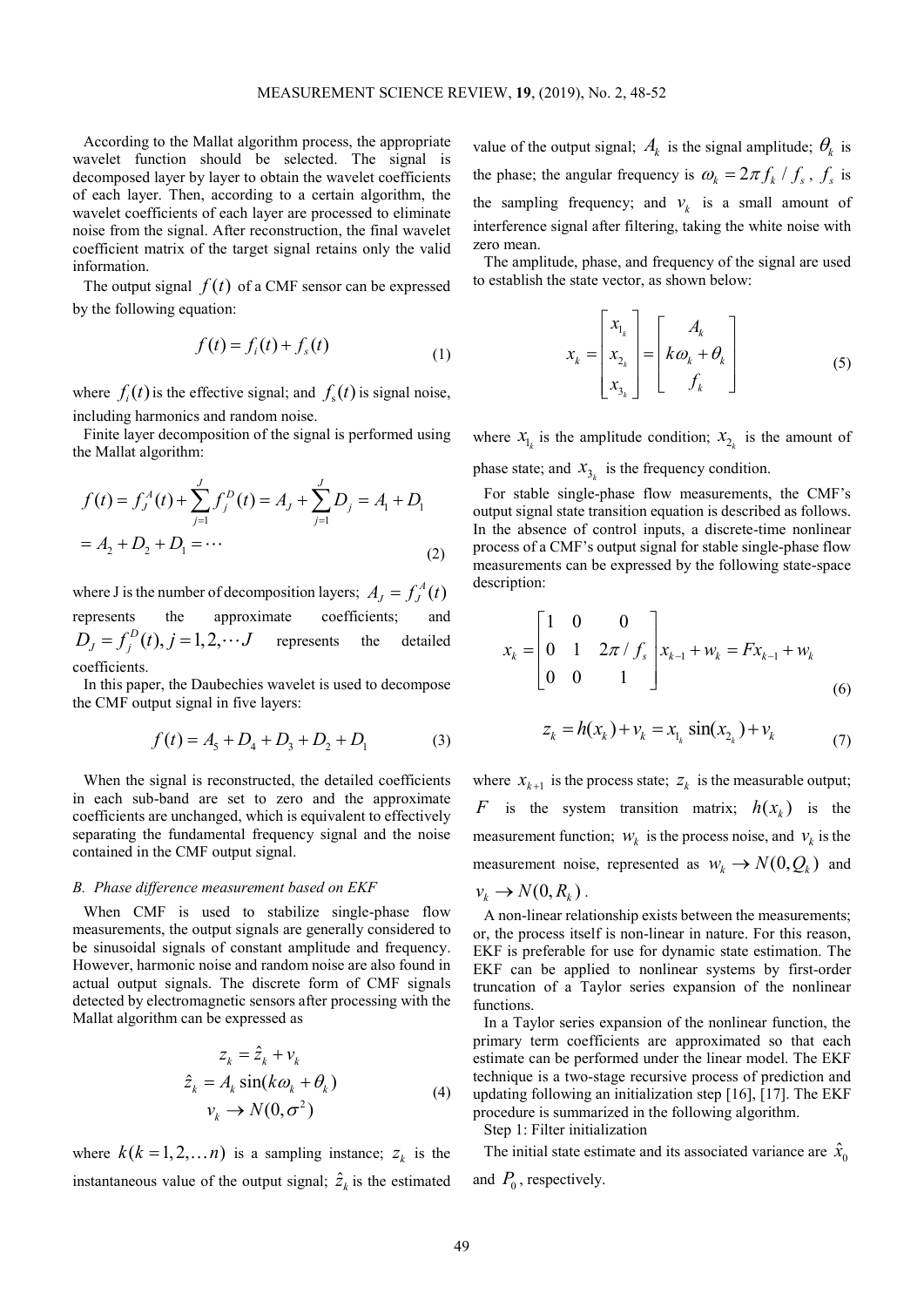Step 2: Prediction based on previous estimated states

Use the measured and estimated states at the previous step to predict the state and covariance matrix using the following relationships.

$$
\hat{x}_{k,k-1} = f(\hat{x}_{k-1})
$$
\n(8)

$$
P_{k,k-1} = FP_{k-1}F^T + Q_{k-1}
$$
\n(9)

where  $\hat{x}_{k,k-1}$  is the a priori state estimate;  $P_{k,k-1}$  is the a priori covariance matrix;  $P_{k-1}$  is the a posteriori covariance matrix; and the system transition matrix is the constant matrix

$$
F = \begin{bmatrix} 1 & 0 & 0 \\ 0 & 1 & 2\pi/f_s \\ 0 & 0 & 1 \end{bmatrix}.
$$

Step 3: Update step

The measured output equation can be linearized as

$$
z_k = H_k x_k + \tilde{v}_k \tag{10}
$$

where

$$
H_{k} = \frac{\partial h(x)}{\partial x}\Big|_{x = \hat{x}_{k,k-1}} = \begin{bmatrix} \sin(\hat{x}_{2(k,k-1)}) \\ \hat{x}_{1(k,k-1)} \cos(\hat{x}_{2(k,k-1)}) \\ 2\pi / f_{s} \hat{x}_{1(k,k-1)} \cos(\hat{x}_{2(k,k-1)}) \end{bmatrix}
$$
(11)

$$
\tilde{v}_k = v_k + h(x_k) - H_k x_k \tag{12}
$$

The new state updated through EKF can be written as Kalman Gain:

$$
G_{k,k-1} = P_{k,k-1} H_k^T (H_k P_{k,k-1} H_k^T + R_k)^{-1}
$$
 (13)

State matrix:

$$
\hat{x}_{k} = \hat{x}_{k,k-1} + G_{k}(z_{k} - h(\hat{x}_{k,k-1}))
$$
\n(14)

Covariance matrix:

$$
P_k = (I - G_k H_k) P_{k,k-1}
$$
 (15)

From the above steps, the state estimation value  $\hat{x}_k$  can be obtained, thereby obtaining the real-time amplitude, phase, and frequency of the two output signals and, finally, calculating the phase difference  $\Delta\theta$ .

# 3. SIMULATION AND EXPERIMENTAL RESULTS

Simulations and actual experiments were conducted to verify the proposed method.

# *A. Simulation of noise reduction*

In order to validate the performance of the Mallat algorithm applied in the CMF, Mallat algorithm simulations were conducted first. In these simulations, the signal frequency was set to 104.32 Hz and the sampling frequency to 10 kHz. The signal also contained noise, including double harmonics, higher harmonics, and white noise with an amplitude of 0.1 V. The signal-to-noise ratio (SNR) of the simulated signal was 19.6 dB.

The Db40 wavelet function was selected, and the CMF signal was decomposed into five layers. The de-noised signal was reconstructed according to the low frequency coefficients of the different frequency bands. Fig.1. and Fig.2 .represent the time domain waveform and the frequency spectrum of the filtered signal, respectively. It can be seen from Fig.1. that the method achieves stability after approximately 0.05 seconds. The filtered signal retains the characteristics of the original signal, and the SNR equals 32.7 dB. As shown in Fig.2., the Mallat algorithm provides good filtering effects for both harmonics and random noise.



Fig.1. Time domain waveforms of the original signal (blue) and the signal filtered by the Mallat algorithm (red).



Fig.2. Spectrograms of original signal (blue) and signal filtered by the Mallat algorithm(red).

#### *B. Simulation of phase difference measurement*

In order to validate the effectiveness of the proposed algorithm, computer simulations were conducted. The properties of the proposed phase difference measurement method were analyzed by the Hilbert transform and the discrete time Fourier transform with negative frequency contribution (DTFT in [10] for short) for comparison. Hilbert transform has the advantage of being able to measure the phase difference independent of signal frequency. The phase difference measurement results are presented in Fig.3., which shows that the proposed method can track the phase difference of the signal well in the vicinity of 0.05 s (the black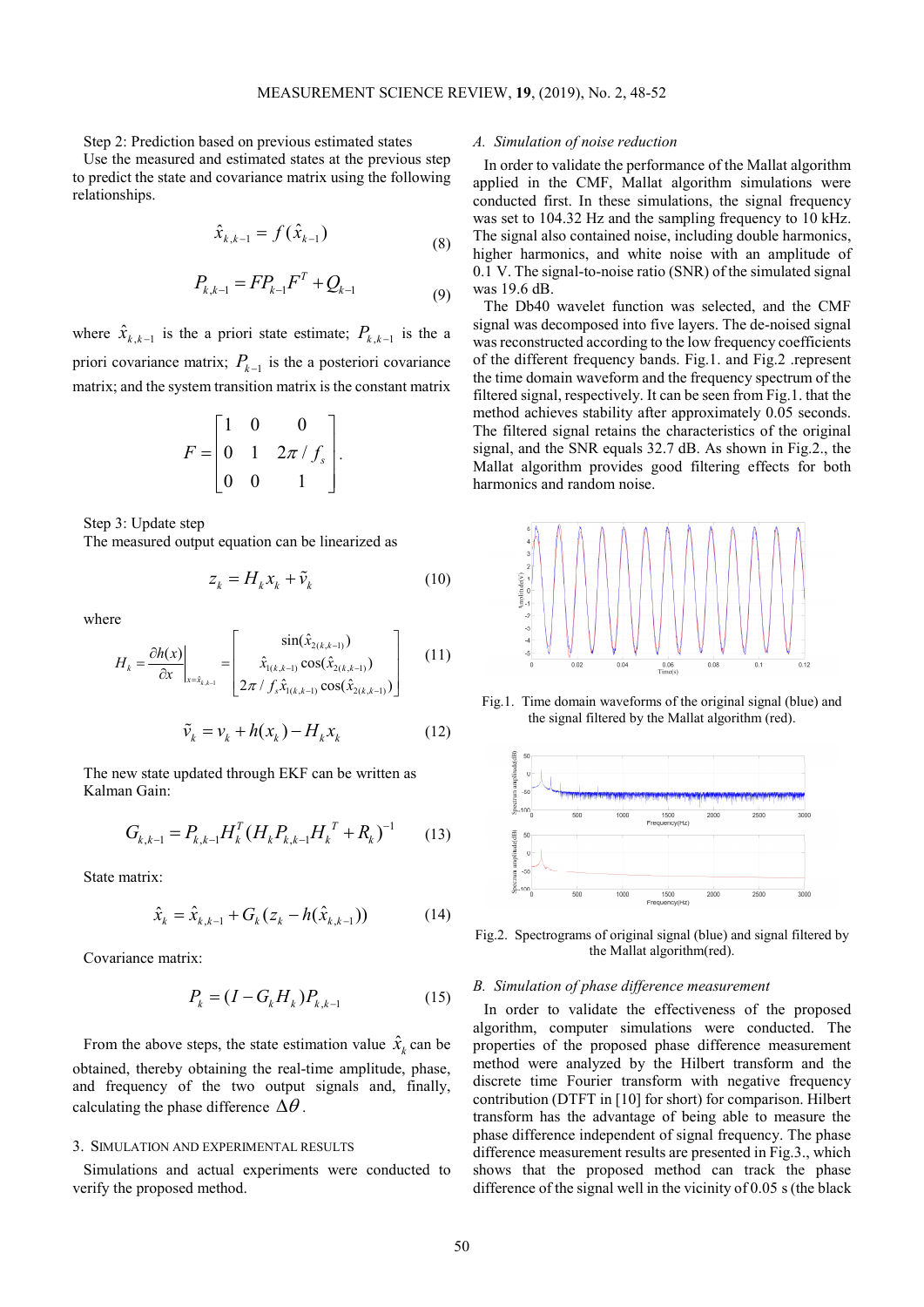dotted line indicates the error limit of  $\pm 0.2$  %). Fig.4. shows the relative errors in phase difference between sampled points 2000 to 3000. As shown in Fig.4., the proposed method has better ability to suppress random noise and harmonics compared with the Hilbert transform and DTFT in [10].



Fig.3. Comparison of phase difference measurement performance.

The mean square error (MSE) was calculated for comparison by (16), and the results are shown in Table 1.

$$
MSE = \frac{1}{N - m} \sum_{i=m}^{N} [\hat{\omega}(i) - \omega(i)]^2
$$
 (16)

where  $\omega(i)$  and  $\hat{\omega}(i)$  are the actual phase difference and estimated phase difference, respectively. *m* and *N* are the beginning and end of the computing simulated signal, respectively, and equal 3000 and 10000.

It can be seen from Table 1. that compared with the Hilbert transform and DTFT in [10], the relative error measured by the proposed method is one order of magnitude more accurate and the MSE is two orders of magnitude more accurate, which demonstrates that the proposed method has higher precision.



Fig.4. Relative errors in phase difference between sampled points 2000 to 3000.

| Initial<br>phase<br>difference |                             | Phase difference relative error (%) |                           | <b>Phase difference MSE</b>            |                                                        |                                                      |  |
|--------------------------------|-----------------------------|-------------------------------------|---------------------------|----------------------------------------|--------------------------------------------------------|------------------------------------------------------|--|
| (rad)                          | <b>DTFT</b><br>in<br>$[10]$ | <b>Hilbert</b><br>transform         | <b>Proposed</b><br>method | <b>DTFT</b><br>$({}^{\times}10^{-10})$ | <b>Hilbert</b><br>transform<br>$({}^{\times}10^{-10})$ | <b>Proposed</b><br>method<br>$({}^{\times}10^{-12})$ |  |
| 0.0070                         | 0.2718                      | 0.0377                              | 0.0024                    | 11.859                                 | 0.4869                                                 | 0.0426                                               |  |
| 0.0100                         | 0.2365                      | 0.0384                              | 0.0019                    | 11.543                                 | 1.0045                                                 | 0.0407                                               |  |
| 0.0300                         | 0.0745                      | 0.0381                              | 0.0014                    | 11.269                                 | 9.4741                                                 | 0.2044                                               |  |
| 0.0500                         | 0.0416                      | 0.0376                              | 0.0051                    | 10.3994                                | 2.6775                                                 | 1.1921                                               |  |
| 0.0700                         | 0.0280                      | 0.0385                              | 0.0029                    | 9.0594                                 | 5.4869                                                 | 1.5863                                               |  |

Table 1. Measurement errors under different phase differences.

Table 2. Estimated time delays and relative errors under different flow rates.

| <b>Mass</b><br>flow rate<br>(t/h) | <b>Theoretical</b><br>time delay<br>$(\mu s)$ | Mean time delay $(\mu s)$ |                          |                           | Relative error of time delay $(\% )$ |                          |                           |
|-----------------------------------|-----------------------------------------------|---------------------------|--------------------------|---------------------------|--------------------------------------|--------------------------|---------------------------|
|                                   |                                               | <b>DTFT</b><br>in $[10]$  | <b>Hilbert</b><br>method | <b>Proposed</b><br>method | DTFT in<br>[10]                      | <b>Hilbert</b><br>method | <b>Proposed</b><br>method |
| 2.4                               | 3.8182                                        | 3.7889                    | 3.8239                   | 3.8172                    | $-0.767$                             | 0.149                    | $-0.026$                  |
| 10.0                              | 16.1043                                       | 15.9803                   | 16.1280                  | 16.1153                   | $-0.770$                             | 0.147                    | 0.068                     |
| 20.0                              | 30.2032                                       | 29.9703                   | 30.2478                  | 30.2139                   | $-0.771$                             | 0.148                    | 0.035                     |
| 24.0                              | 36.1008                                       | 35.8220                   | 36.1551                  | 36.1161                   | $-0.772$                             | 0.150                    | 0.042                     |